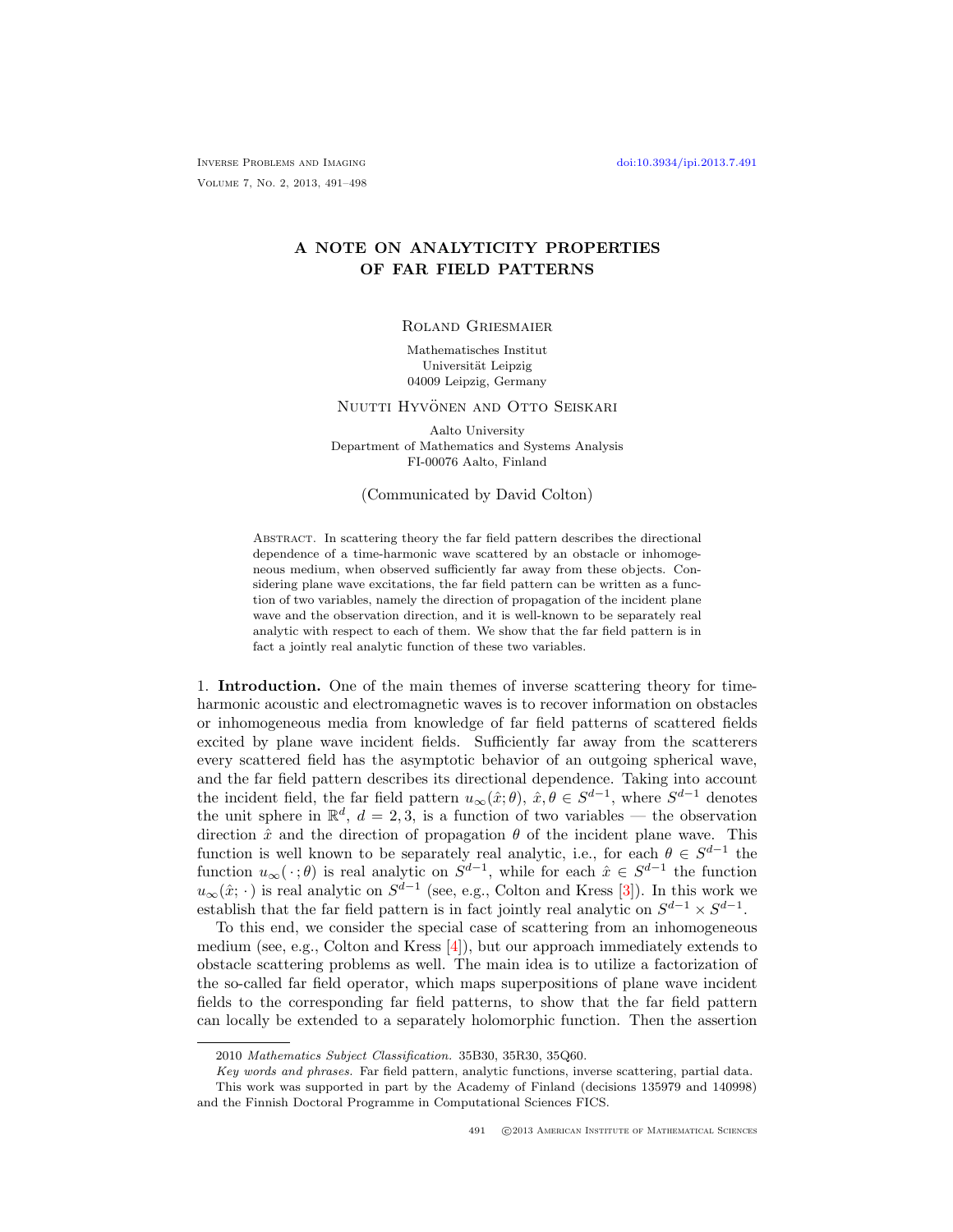follows from Hartogs' theorem [\[5\]](#page-6-2), which is a fundamental result in the theory of several complex variables. A similar approach has previously been employed in a related two-dimensional setting of electrical impedance tomography [\[7\]](#page-6-3).

The joint real analyticity of the far field pattern has an interesting consequence for the classical uniqueness results for inverse medium scattering problems due to Bukhgeim [\[2\]](#page-6-4), Nachman [\[13\]](#page-6-5), Novikov [\[14\]](#page-6-6), and Ramm [\[15\]](#page-7-0), which state that (under appropriate regularity assumptions) the index of refraction of a compactly supported inhomogeneous object is uniquely determined by the knowledge of the far field pattern  $u_{\infty}(\hat{x};\theta)$  for all  $(\hat{x},\theta) \in S^{d-1} \times S^{d-1}$ . The separate real analyticity implies that it is actually sufficient to know the far field pattern on some open subset of  $S^{d-1} \times S^{d-1}$  (see, e.g., [\[4\]](#page-6-1)). From the joint real analyticity shown in this work it follows that the far field pattern on  $S^{d-1} \times S^{d-1}$ , and thus the index of refraction, is completely determined by only knowing  $u_{\infty}$  and all of its derivatives at a single point  $(x, \theta) \in S^{d-1} \times S^{d-1}$ .

The outline of this article is as follows. In the next section we introduce our mathematical setting and state the main result, which is then proved in Section [3.](#page-3-0)

2. Mathematical setting and main result. We consider scattering of time harmonic acoustic waves by an inhomogeneous medium in  $\mathbb{R}^d$ ,  $d = 2,3$ , caused by a plane wave incident field  $u^i(x;\theta) := e^{ikx \cdot \theta}, x \in \mathbb{R}^d$ , with the incident direction  $\theta \in S^{d-1}$ , satisfying the homogeneous Helmholtz equation

<span id="page-1-1"></span>
$$
\Delta u^i(\,\cdot\,;\theta) + k^2 u^i(\,\cdot\,;\theta) = 0 \quad \text{in } \mathbb{R}^d,
$$

where  $k > 0$  is a (fixed) wave number. The scattering properties of the medium are characterized by its *refractive index*  $n \in L^{\infty}(\mathbb{R}^d)$ , and we assume that  $\text{Re}(n) \geq 0$ and Im  $(n) \geq 0$  almost everywhere in  $\mathbb{R}^d$  as well as that supp $(n-1) \subset \mathbb{R}^d$  is compact. Then the direct scattering problem is to determine the *total field*  $u(\cdot;\theta)$  =  $u^{i}(\cdot;\theta) + u^{s}(\cdot;\theta) \in H_{\text{loc}}^{1}(\mathbb{R}^{d})$  satisfying

(1) 
$$
\Delta u(\cdot;\theta) + k^2 n u(\cdot;\theta) = 0 \quad \text{in } \mathbb{R}^d,
$$

such that the scattered field  $u^s(\cdot;\theta)$  satisfies the Sommerfeld radiation condition

<span id="page-1-0"></span>(2) 
$$
\lim_{r \to \infty} r^{(d-1)/2} \left( \frac{\partial u^s(\,\cdot\,;\theta)}{\partial r} - \mathrm{i} k u^s(\,\cdot\,;\theta) \right) \,=\, 0 \,,
$$

where  $r := |x|$  and [\(2\)](#page-1-0) holds uniformly with respect to  $\hat{x} := x/r \in S^{d-1}$ . It is well known that  $(1)$ – $(2)$  is uniquely solvable (cf., e.g., [\[9,](#page-6-7) Sec. 6.2]). In fact, the unique weak solution belongs to  $H_{\text{loc}}^2(\mathbb{R}^d)$  and is smooth away from supp $(n-1)$  due to standard interior regularity results for elliptic partial differential equations (see, e.g., [\[12,](#page-6-8) p. 125, Thm. 3.2]).

The scattered field has the asymptotic behavior

$$
u^{s}(x; \theta) = \frac{\mathrm{e}^{\mathrm{i}k|x|}}{|x|^{(d-1)/2}} \bigg( u_{\infty}(\hat{x}; \theta) + \mathcal{O}\bigg( \frac{1}{|x|} \bigg) \bigg)
$$

uniformly with respect to  $\hat{x} \in S^{d-1}$ , where the *far field pattern*  $u_{\infty}(\cdot;\theta)$  is given by

<span id="page-1-2"></span>(3) 
$$
u_{\infty}(\hat{x};\theta) = c_d k^2 \int_{\mathbb{R}^d} (n(y)-1) e^{-ik\hat{x}\cdot y} u(y;\theta) dy, \qquad \hat{x} \in S^{d-1},
$$

with  $c_d = e^{i\pi/4}/\sqrt{ }$  $8\pi k$  if  $d = 2$  and  $c_d = 1/(4\pi)$  if  $d = 3$  (cf., e.g., [\[9,](#page-6-7) Sec. 6.2]). Since supp $(n - 1)$  is compact by assumption, the domain of integration in [\(3\)](#page-1-2) is actually bounded.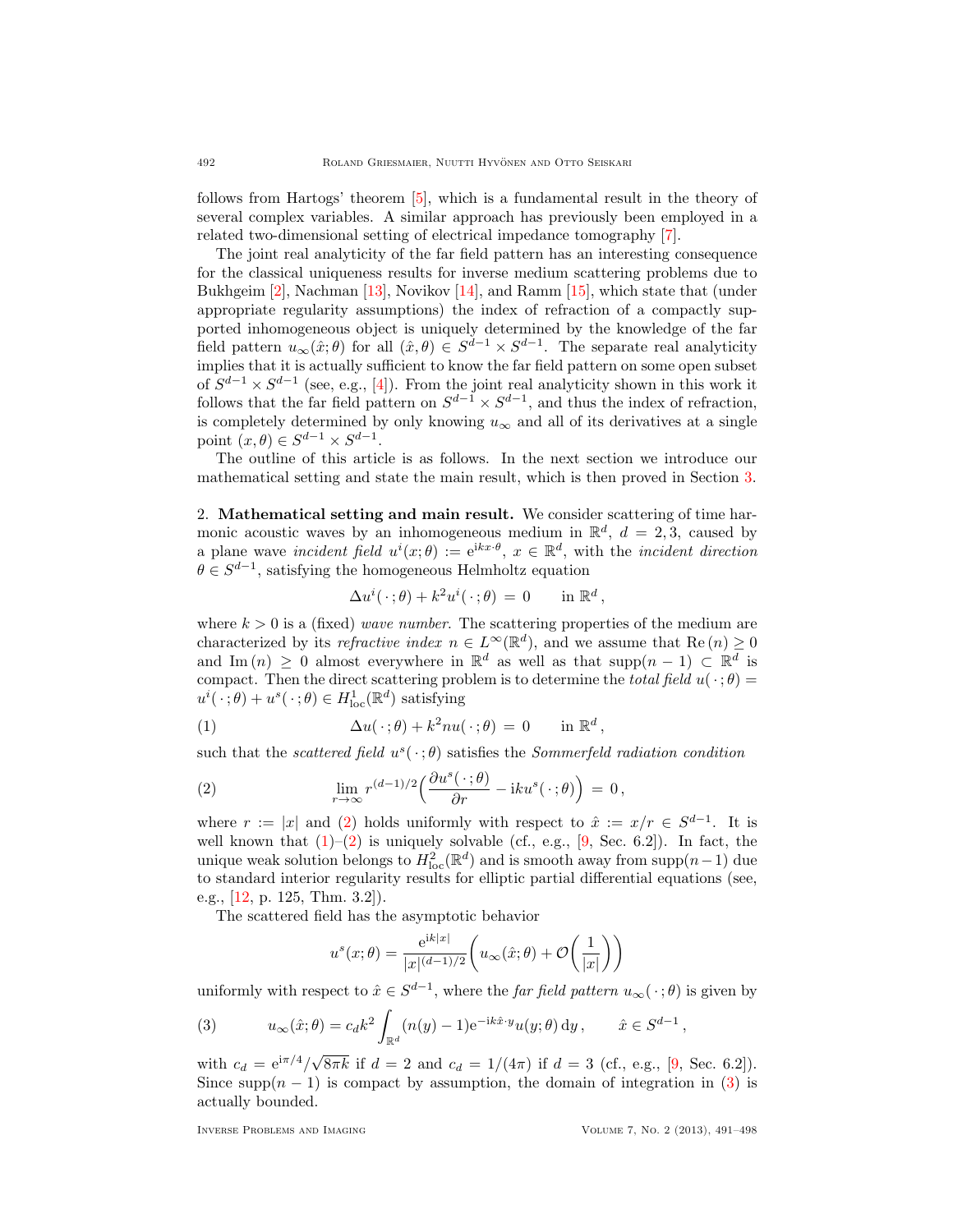We are interested in analyticity properties of  $u_{\infty}$  as a function on  $S^{d-1} \times S^{d-1}$ . To this end, we first recall the definition of a real analytic function on a real analytic manifold (see, e.g., Krantz [\[11\]](#page-6-9)): A subset  $\mathcal{M} \subset \mathbb{R}^d$  is called a *manifold* of dimension  $m \leq d$  if for each  $x \in \mathcal{M}$  there exists a neighborhood  $U = U_x$  of x in  $\mathcal{M}$ , and an open subset  $W \subset \mathbb{R}^m$ , and a homeomorphism  $\phi: U \to \phi(U) = W$ . The pairs  $(U, \phi)$ are called *charts*, and an *atlas* is a family  $\{(U_{\alpha}, \phi_{\alpha})\}_{\alpha \in \mathcal{A}}$  for some index set A such that  ${U_{\alpha}}_{\alpha \in \mathcal{A}}$  is an open covering of M. The manifold is said to be real analytic, if all transition maps

$$
\phi_{\beta} \circ \phi_{\alpha}^{-1} : \phi_{\alpha}(U_{\alpha} \cap U_{\beta}) \to \phi_{\beta}(U_{\alpha} \cap U_{\beta}), \qquad \alpha, \beta \in \mathcal{A},
$$

are real analytic. Accordingly, a mapping  $f : \mathcal{M} \to \mathbb{C}$  is called *real analytic* if  $f \circ \phi_{\alpha}^{-1}$  is real analytic for all  $\alpha \in \mathcal{A}$ .

Of course, a real analytic function  $f : \mathcal{M} \to \mathbb{C}$  is completely determined by its Taylor coefficients with respect to the local coordinates and therefore by the derivatives

$$
\left\{ \left( D^{\eta}(f \circ \phi^{-1}) \right) (y) \mid \eta \in \mathbb{N}_0^m \right\}
$$

for an arbitrary  $(U, \phi) \in \{(U_\alpha, \phi_\alpha)\}_{\alpha \in \mathcal{A}}$  and  $y \in \phi(U)$ .

<span id="page-2-0"></span>**Example 1.** The unit sphere  $S^{d-1}$ ,  $d = 2, 3$ , and therefore also  $S^{d-1} \times S^{d-1}$ , is a real analytic manifold: An atlas consisting of two charts is given by

$$
U_{+} = \{ x \in S^{d-1} \mid x_d < 3/5 \}, \qquad U_{-} = \{ x \in S^{d-1} \mid x_d > -3/5 \},
$$

and accordingly

$$
\phi_+: U_+ \to \mathbb{R}^{d-1}, \quad (x_1, \ldots, x_d) \mapsto \left(\frac{x_1}{1-x_d}, \cdots, \frac{x_{d-1}}{1-x_d}\right),
$$
  

$$
\phi_-: U_- \to \mathbb{R}^{d-1}, \quad (x_1, \ldots, x_d) \mapsto \left(\frac{x_1}{1+x_d}, \cdots, \frac{x_{d-1}}{1+x_d}\right).
$$

It follows immediately that  $\phi_+(U_+) = \phi_-(U_-) = B_2(0)$ , where  $B_2(0) \subset \mathbb{R}^{d-1}$ denotes the open ball of radius 2 around the origin, and that

$$
\phi_+^{-1}(y) = \left(\frac{2y_1}{1 + \|y\|^2}, \dots, \frac{2y_{d-1}}{1 + \|y\|^2}, \frac{\|y\|^2 - 1}{\|y\|^2 + 1}\right), \qquad y = (y_1, \dots, y_{d-1}) \in \mathbb{R}^{d-1},
$$
  

$$
\phi_-^{-1}(y) = \left(\frac{2y_1}{1 + \|y\|^2}, \dots, \frac{2y_{d-1}}{1 + \|y\|^2}, \frac{1 - \|y\|^2}{\|y\|^2 + 1}\right), \qquad y = (y_1, \dots, y_{d-1}) \in \mathbb{R}^{d-1}.
$$

Since the transition map

$$
(\phi_- \circ \phi_+^{-1})(y) = \frac{y}{\|y\|^2} = (\phi_+ \circ \phi_-^{-1})(y), \qquad y \in B_2(0) \setminus \{0\} \subset \mathbb{R}^{d-1},
$$

is real analytic and  $S^{d-1} = U_+ \cup U_-,$  we have equipped  $S^{d-1}$  with a real analytic structure.

For later reference we note that  $\phi_{\pm}^{-1}$  canonically extends to a bounded function  $\phi^{-1}_{\pm}$ :  $V \to \mathbb{C}^d$  that is separately holomorphic with respect to each variable  $z_j$ ,  $j = 1, \ldots, d - 1$ , with  $V \subset \mathbb{C}^{d-1}$  being a sufficiently small open neighborhood of  $B_2(0) \subset \mathbb{R}^{d-1}$  in  $\mathbb{C}^{d-1}$ . (Here the map  $\mathbb{R}^{d-1} \ni y \mapsto ||y||^2 \in \mathbb{R}$  is extended as  $\mathbb{C}^{d-1} \ni z \mapsto \sum z_j^2 \in \mathbb{C}$ , not as the squared norm of  $\mathbb{C}^{d-1}$ .)

From the representation formula [\(3\)](#page-1-2) it follows immediately that for each  $\theta \in S^{d-1}$ the function  $u_{\infty}(\cdot;\theta)$  is real analytic on  $S^{d-1}$ . By reciprocity,

$$
u_{\infty}(\hat{x};\theta) = u_{\infty}(-\theta; -\hat{x}) \quad \text{for } \hat{x}, \theta \in S^{d-1}
$$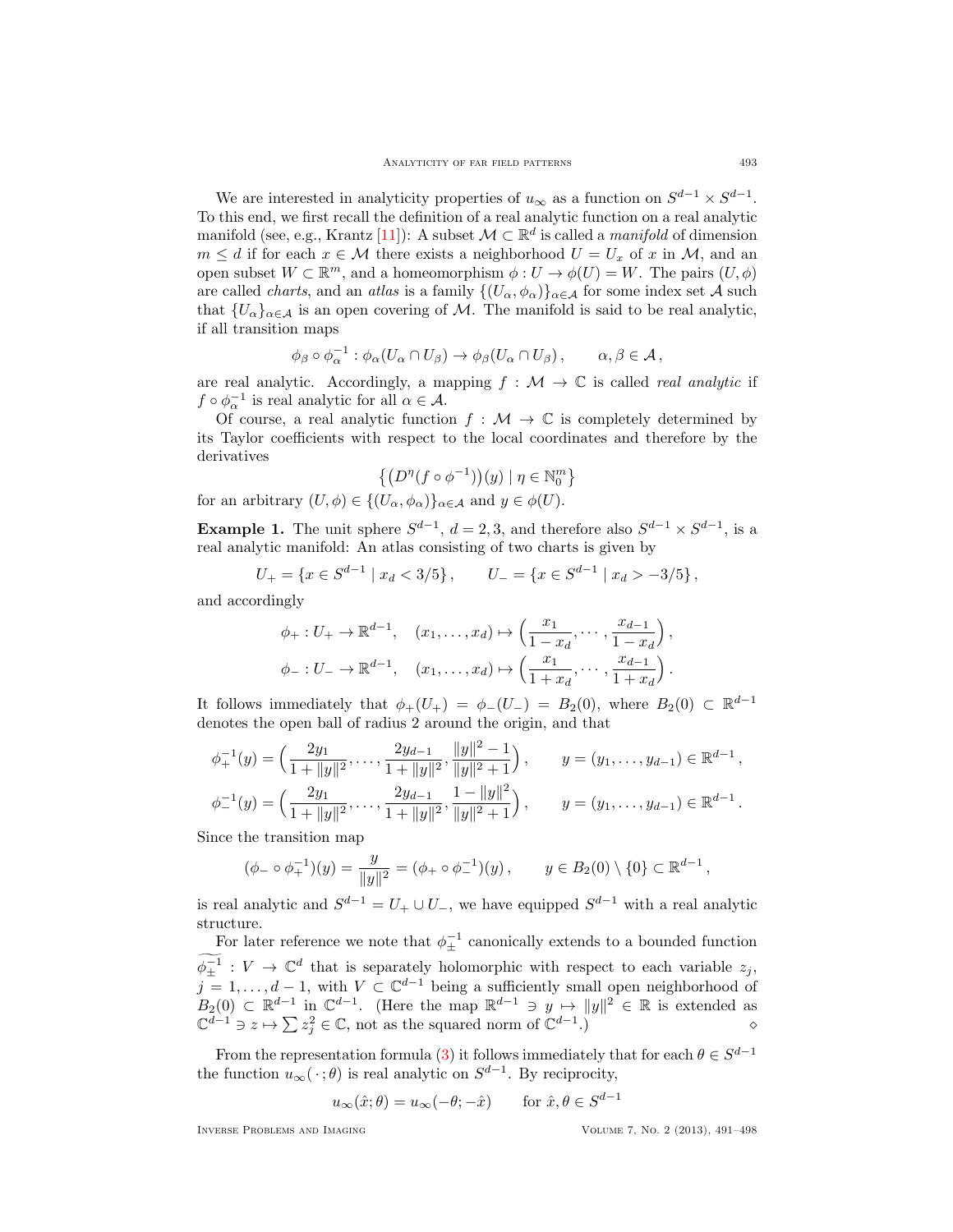(see, e.g., [\[9,](#page-6-7) Sec. 6.3]), and thus for each  $\hat{x} \in S^{d-1}$  the function  $u_{\infty}(\hat{x}; \cdot)$  is real analytic on  $S^{d-1}$  as well. However, the joint real analyticity of  $u_{\infty}$  with respect to both variables, i.e., that  $u_{\infty}$  locally coincides with its Taylor series in the local coordinates corresponding to  $(\hat{x}, \theta)$ , is a stronger result: a standard counter example is the function  $(cf., e.g., [6, p. 27])$  $(cf., e.g., [6, p. 27])$  $(cf., e.g., [6, p. 27])$ 

$$
f(x,y) = \frac{xy}{x^2 + y^2}, \qquad x, y \in \mathbb{R},
$$

which is separately real analytic on  $\mathbb{R}^2$ , but not even continuous at the origin. To the best of our knowledge, the joint real analyticity of  $u_{\infty}$  with respect both variables has not been reported in the literature so far. As our main result, we establish this property of the far field pattern in the following theorem, which will be proved in Section [3.](#page-3-0)

<span id="page-3-1"></span>**Theorem 2.1.** The far field pattern  $u_{\infty}$  introduced in [\(3\)](#page-1-2) is a (jointly) real analytic function on  $S^{d-1} \times S^{d-1}$ .

In particular, Theorem [2.1](#page-3-1) implies that any uniqueness result for an inverse scattering problem related to [\(1\)](#page-1-1)–[\(2\)](#page-1-0) requiring the knowledge of  $u_{\infty}$  everywhere on  $S^{d-1} \times S^{d-1}$  remains valid if the values of  $u_{\infty}$  and of all of its derivatives are available at a single point  $(\hat{x}, \theta) \in S^{d-1} \times S^{d-1}$ .

Remark 1. It follows from a result by F. E. Browder [\[1,](#page-6-11) Thm. 2] that the infinite differentiability of  $u_{\infty}$  on  $S^{d-1} \times S^{d-1}$ , which is more straightforward to establish than the joint real analyticity, guarantees that  $u_{\infty}$  is real analytic on some open dense subset of  $S^{d-1} \times S^{d-1}$ . However, this does not ensure that  $u_{\infty}$  is jointly real analytic, say, along the subset  $\{(-\theta, \theta) | \theta \in S^{d-1}\}$  of  $S^{d-1} \times S^{d-1}$ , which corresponds to the important case of backscattering.

One may also argue that the application of  $[1, Thm. 1]$  would make the proof of the joint analyticity in the following section even shorter. However, we feel that a proof based on Hartogs' theorem and a standard factorization of the far field operator is a more fundamental approach.

<span id="page-3-0"></span>3. Proof of the main result. One of the main ingredients for the proof of Theo-rem [2.1](#page-3-1) is a suitable factorization of the so-called *far field operator*  $F: L^2(S^{d-1}) \to$  $L^2(S^{d-1}),$ 

<span id="page-3-4"></span>(4) 
$$
(Fg)(\hat{x}) := \int_{S^{d-1}} u_{\infty}(\hat{x}; \theta) g(\theta) \, dS(\theta),
$$

where dS denotes the usual surface measure on  $S^{d-1}$ . Since the kernel of this integral operator is bounded it follows immediately that  $F$  is compact. Furthermore, F can be decomposed as a product of three simpler operators as outlined in the following lemma (see, e.g., [\[8\]](#page-6-12) or [\[10,](#page-6-13) Sec. 4.3] for related factorizations).

Before stating this result, we introduce the three operators appearing in the factorization. To this end let  $B \subset \mathbb{R}^d$  be a bounded domain such that  $\text{supp}(n-1) \subset B$ . Then the *Herglotz operator*  $A: L^2(S^{d-1}) \to L^2(B)$  is defined by

<span id="page-3-2"></span>(5) 
$$
(A\psi)(y) := \int_{S^{d-1}} \psi(\theta) e^{iky \cdot \theta} dS(\theta), \qquad y \in B,
$$

and the corresponding adjoint operator  $A^*: L^2(B) \to L^2(S^{d-1})$  is given by

<span id="page-3-3"></span>(6) 
$$
(A^*\phi)(\hat{x}) = \int_B \phi(y) e^{-ik\hat{x}\cdot y} dy, \qquad \hat{x} \in S^{d-1}.
$$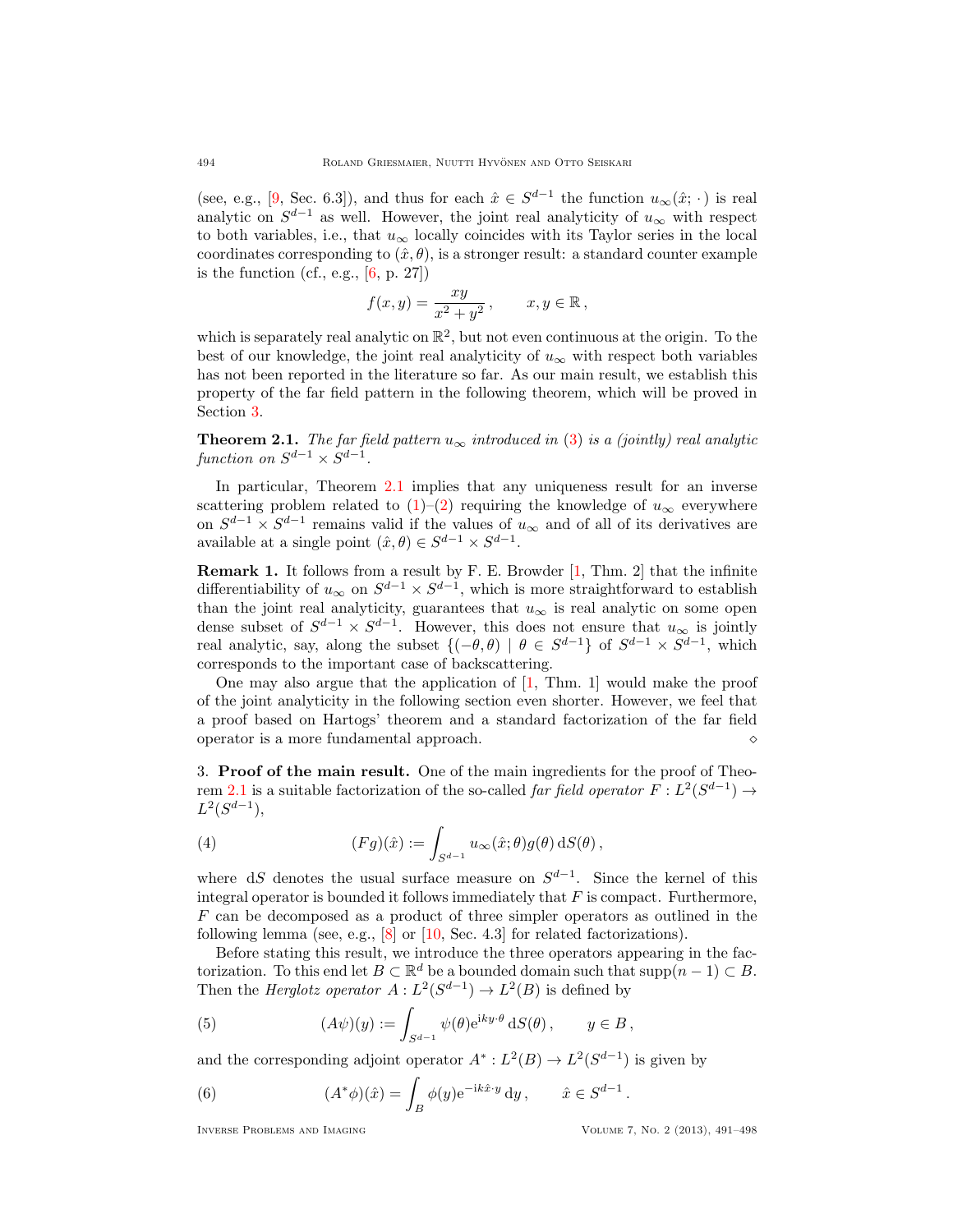.

Moreover, given  $f \in L^2(B)$  we consider the source problem

<span id="page-4-0"></span>(7) 
$$
\Delta v + k^2 n v = -k^2 (n-1) f \quad \text{in } \mathbb{R}^d
$$

Here and in what follows, we interpret  $L^2(B)$  as a subspace of  $L^2(\mathbb{R}^d)$  by identifying the elements of  $L^2(B)$  with their zero continuations. As in [\[9,](#page-6-7) Sec. 6.2], it can be seen that [\(7\)](#page-4-0) together with the Sommerfeld radiation condition [\(2\)](#page-1-0) has a unique weak solution  $v \in H^1_{loc}(\mathbb{R}^d)$ . Moreover, it easily follows that the linear operator  $T: L^2(B) \to L^2(B),$ 

(8) 
$$
Tf := k^2(n-1)(f + v|_B),
$$

is bounded and the far field pattern  $v_{\infty} \in L^2(S^{d-1})$  of v depends continuously on  $f \in L^2(B)$ .

**Lemma 3.1.** The far field operator  $F$  can be decomposed as

<span id="page-4-1"></span>
$$
F = c_d A^* T A
$$

with  $A$ ,  $A^*$ , and  $T$  as in [\(5\)](#page-3-2), [\(6\)](#page-3-3), and [\(8\)](#page-4-1), respectively.

*Proof.* To begin with, we define a bounded operator  $W : L^2(B) \to L^2(S^{d-1}),$ 

$$
Wf := v_{\infty} \,,
$$

where  $v_{\infty}$  is the far field pattern of the solution to [\(7\)](#page-4-0) with [\(2\)](#page-1-0). Observing that any solution  $u = u^i + u^s$  of [\(1\)](#page-1-1) satisfies

$$
\Delta u^{s}(\cdot;\theta) + k^{2}nu^{s}(\cdot;\theta) = -k^{2}(n-1)u^{i}(\cdot;\theta) \quad \text{in } \mathbb{R}^{d},
$$

it follows via superposition from the definition of F in  $(4)$  and of A in  $(5)$  that  $F = WA$ .

For any  $\phi \in L^2(B)$ , it holds that  $A^*\phi = c_d^{-1}w_\infty$ , where  $w \in H^1_{loc}(\mathbb{R}^d)$  is the unique weak solution of

$$
\Delta w + k^2 w = -\phi \qquad \text{in } \mathbb{R}^d
$$

coupled with [\(2\)](#page-1-0). In particular, if  $\phi = Tf \in L^2(B)$  for some  $f \in L^2(B)$ , then

$$
\Delta w + k^2 w = -Tf = -k^2(n-1)(f + v|_B) = \Delta v + k^2 v \quad \text{in } \mathbb{R}^d
$$

where v is still the solution of [\(7\)](#page-4-0) with [\(2\)](#page-1-0). Consequently,  $v = w$  in  $\mathbb{R}^d$ , and we conclude that  $A^*Tf = c_d^{-1}v_{\infty} = c_d^{-1}Wf$  for any  $f \in L^2(B)$ . Altogether we have established that  $F = W\overline{A} = c_d A^* \overline{T} \overline{A}$ , which completes the proof.

Since A is an integral operator with a smooth kernel, it can be extended to a bounded operator from  $H^{-s}(S^{d-1})$  to  $L^2(B)$  for any  $s \geq 0$ . Similarly,  $A^*$  is bounded from  $L^2(B)$  to  $H^s(S^{d-1}), s \geq 0$ . Due to the denseness of  $L^2(S^{d-1})$  in  $H^{-s}(S^{d-1})$ for any  $s \geq 0$  (cf., e.g., [\[12\]](#page-6-8)),  $A^*$  remains the adjoint of the extended A in the sense that

$$
\int_B (A\psi)\overline{\phi} \, \mathrm{d}y = \langle \psi, \overline{A^*\phi} \rangle_{S^{d-1}}, \qquad \psi \in H^{-s}(S^{d-1}), \ \phi \in L^2(B),
$$

where  $\langle \cdot, \cdot \rangle_{S^{d-1}}$  is the (bilinear) dual evaluation between  $H^{-s}(S^{d-1})$  and  $H^{s}(S^{d-1})$ . In particular, F extends to an operator from  $\mathscr{D}'(S^{d-1})$  to  $\mathscr{D}(S^{d-1})$  that is bounded from  $H^{-s}(S^{d-1})$  to  $H^s(S^{d-1})$  for any  $s \in \mathbb{R}$ .

Corollary 3.2. The far field pattern  $u_{\infty}$  can be represented as

$$
u_{\infty}(\hat{x};\theta) = c_d \int_B e^{-ik\hat{x}\cdot y} \left( T(e^{ik\theta \cdot \cdot}) \right) (y) dy
$$
  
 
$$
\times S^{d-1}.
$$

for all  $(\hat{x}; \theta) \in S^{d-1} \times S$ 

,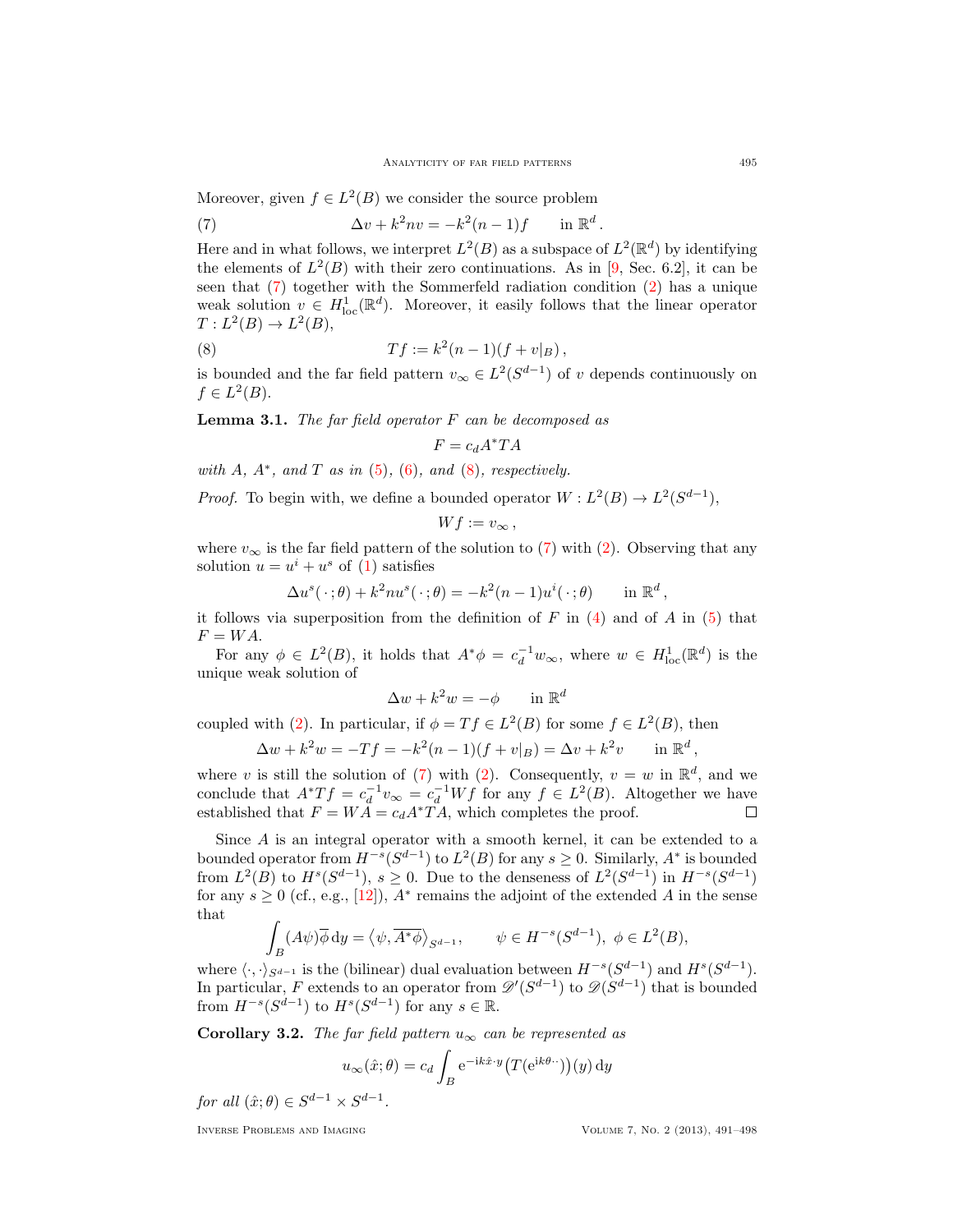*Proof.* Denoting by  $\delta_{\hat{z}} \in H^{-(d-1)/2-\epsilon}(S^{d-1}), \epsilon > 0$ , the delta distribution with singularity at  $\hat{z}$  on  $S^{d-1}$ , we may write

$$
u_{\infty}(\hat{x};\theta) = \overline{\langle \delta_{\hat{x}}, \overline{F \delta_{\theta}} \rangle}_{S^{d-1}} = c_d \overline{\int_B (A \delta_{\hat{x}}) (\overline{T A \delta_{\theta}}) dy} = c_d \int_B e^{-ik\hat{x} \cdot y} \big( T(e^{ik\theta \cdot \cdot}) \big)(y) dy,
$$
  
and the proof is complete.

and the proof is complete.

Now, let  $(U, \phi)$  be a chart in the analytic atlas of  $S^{d-1}$  as described in Example [1.](#page-2-0) We define  $g : \phi(U) \times \mathbb{R}^d \to \mathbb{C}$  by

$$
g(x,y) = e^{-ik\phi^{-1}(x)\cdot y}.
$$

Using the holomorphic extension  $\widetilde{\phi^{-1}} : V \to \mathbb{C}^d$  of  $\phi^{-1}$  from Example [1,](#page-2-0) we immediately obtain the corresponding extension  $\tilde{g}: V \times \mathbb{R}^d \to \mathbb{C}$ ,

$$
\tilde{g}(z, y) = e^{-ik\phi^{-1}(z) \cdot y}
$$

of g. Obviously,  $\tilde{g}(z, y)$  is holomorphic with respect to  $z \in V$  for any  $y \in \mathbb{R}^d$ .

<span id="page-5-0"></span>**Lemma 3.3.** Let  $G: V \to L^2(B)$  be given by  $G(z) = \tilde{g}(z, \cdot)$ . Then G is holomorphic separately in each variable  $z_j$ ,  $j = 1, \ldots, d - 1$ , when the other variables assume arbitrary fixed values.

*Proof.* Pick an arbitrary  $1 \leq j \leq d-1$  and let  $M > 0$  be such that

$$
\Big|\frac{\partial^2}{\partial z_j^2}\tilde g(z,y)\Big|\leq M
$$

for all  $z = (z_1, \ldots, z_{d-1})$  in the bounded set  $V \subset \mathbb{C}^{d-1}$  and  $y \in B$ .

Fix  $z \in V$  and let  $r > 0$  be such that  $\{w \in \mathbb{C}^{d-1} : |w - z| < r\} \subset V$ . Denoting for any  $\eta = (0, \ldots, 0, \eta_j, 0, \ldots, 0) \in \mathbb{C}^{d-1}$  by  $\Gamma \subset \mathbb{C}^{d-1}$  the straight line between z and  $z + \eta$ , we find that

$$
\Big|\frac{\tilde g(z+\eta,y)-\tilde g(z,y)}{\eta_j}-\frac{\partial \tilde g}{\partial z_j}(z,y)\Big|\leq \Big|\frac{1}{\eta_j}\int_{\Gamma}\Big(\frac{\partial \tilde g}{\partial z_j}(x,y)-\frac{\partial \tilde g}{\partial z_j}(z,y)\Big)\,\mathrm{d} x\Big|\leq \frac{1}{2}M|\eta_j|
$$

for all  $y \in B$  and  $0 \neq \eta_j \in \mathbb{C}$  such that  $|\eta_j| < r$ . Thus,

$$
\left\|\frac{G(z+\eta)-G(z)}{\eta_j}-\frac{\partial G}{\partial z_j}(z)\right\|_{L^2(B)}\leq \frac{1}{2}M|\eta_j|\sqrt{|B|}\,,
$$

which means that G is holomorphic in  $z_i$ .

Finally, we provide a proof for our main result.

*Proof of Theorem [2.1.](#page-3-1)* Suppose  $\hat{x}, \theta \in S^{d-1}$  and let  $(U_{\hat{x}}, \phi_{\hat{x}}), (U_{\theta}, \phi_{\theta})$  be charts as in Example [1](#page-2-0) such that  $\hat{x} \in U_{\hat{x}}$  and  $\theta \in U_{\theta}$ . Considering the holomorphic extensions  $\phi_{\hat{x}}^{-1}, \phi_{\theta}^{-1}: V \to \mathbb{C}^d$ , we define  $G_{\hat{x}}, G'_{\theta}: V \to L^2(B)$  by

$$
[G_{\hat{x}}(z)](y) = e^{-ik\phi_{\hat{x}}^{-1}(z)\cdot y}, \qquad [G'_{\theta}(w)](y) = ([G_{\theta}(w)](y))^{-1} = e^{ik\phi_{\theta}^{-1}(w)\cdot y}.
$$

Due to Lemma [3.3,](#page-5-0)  $G_{\hat{x}}$  and  $G'_{\theta}$  are holomorphic separately in each variable when the other variables assume arbitrary fixed values.

As  $T: L^2(B) \to L^2(B)$  is continuous, the bilinear form

$$
(p,q) := \int_B p \; Tq \, \mathrm{d}y
$$

Inverse Problems and Imaging Volume 7, No. 2 (2013), 491–498

 $\Box$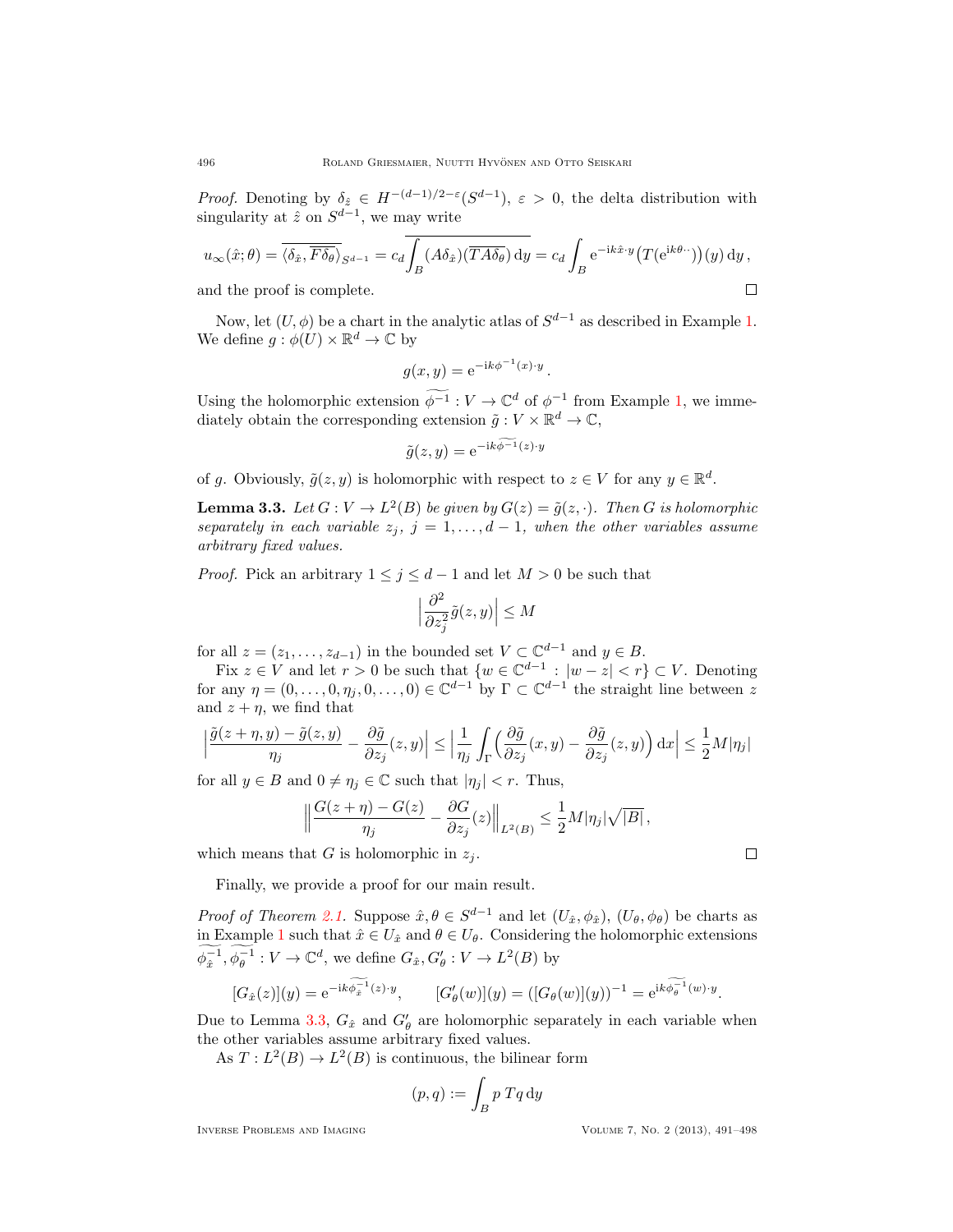is bounded from  $L^2(B) \times L^2(B)$  to  $\mathbb{C}$ , and it easily follows that the (local) extension

$$
u_{\infty}(\widetilde{\phi_{\hat{x}}^{-1}}(z), \widetilde{\phi_{\theta}^{-1}}(w)) = c_d \int_B \big(G_{\hat{x}}(z)\big)(y) \big(T(G'_{\theta}(w))\big)(y) \,dy
$$

of the far field pattern is holomorphic in  $V \times V$  with respect to each of the coordinates separately. By Hartogs' theorem (see, e.g.,  $[11, Thm. 1.2.5]$  or  $[6, Thm. 2.2.8]$ ), it is therefore a (jointly) holomorphic function in  $V \times V$ , and thus it is also (jointly) real analytic on  $(V \times V) \cap (\mathbb{R}^{d-1} \times \mathbb{R}^{d-1})$  (cf. [\[11,](#page-6-9) Cor. 2.3.7]).

Consequently, the local representation

$$
(z,w)\mapsto u_\infty(\phi^{-1}_{\hat x}(z),\phi^{-1}_{\theta}(w))
$$

of the far field pattern is a (jointly) real analytic function on  $B_2(0) \times B_2(0) \subset$  $\mathbb{R}^{d-1}\times\mathbb{R}^{d-1}$ . Since  $\hat{x},\theta\in S^{d-1}$  were arbitrary, this shows that  $u_{\infty}$  is (jointly) real analytic on  $S^{d-1} \times S^{d-1}$ . П

Acknowledgments. Part of this research was carried out during a visit of RG and NH at the Department of Mathematical Sciences at the University of Delaware. RG and NH would like to thank Prof. F. Cakoni, Prof. D. Colton and Prof. P. Monk for the kind invitation and their hospitality.

### **REFERENCES**

- <span id="page-6-11"></span>[\[1\]](http://www.ams.org/mathscinet-getitem?mr=MR0132395&return=pdf) F. E. Browder, [Real analytic functions on product spaces and separate analyticity](http://dx.doi.org/10.4153/CJM-1961-054-1), Canad. J. Math., 13 (1961), 650–656.
- <span id="page-6-4"></span>[\[2\]](http://www.ams.org/mathscinet-getitem?mr=MR2387648&return=pdf) A. L. Bukhgeim, [Recovering a potential from Cauchy data in the two-dimensional case](http://dx.doi.org/10.1515/jiip.2008.002), J. Inverse Ill-Posed Probl., 16 (2008), 19–33.
- <span id="page-6-0"></span>[\[3\]](http://www.ams.org/mathscinet-getitem?mr=MR0700400&return=pdf) D. L. Colton and R. Kress, "Integral Equation Methods in Scattering Theory," John Wiley & Sons, New York, 1983.
- <span id="page-6-1"></span>[\[4\]](http://www.ams.org/mathscinet-getitem?mr=MR1635980&return=pdf) D. L. Colton and R. Kress, "Inverse Acoustic and Electromagnetic Scattering Theory,"  $2^{nd}$ edition, Springer–Verlag, Berlin, 1998.
- <span id="page-6-2"></span>[\[5\]](http://www.ams.org/mathscinet-getitem?mr=MR1511365&return=pdf) F. Hartogs, Zur Theorie der analytischen Funktionen mehrerer unabhängiger Veränderlichen, [insbesondere ¨uber die Darstellung derselben durch Reihen, welche nach Potenzen einer](http://dx.doi.org/10.1007/BF01448415) Veränderlichen fortschreiten, Math. Ann., 62 (1906), 1–88.
- <span id="page-6-10"></span>[\[6\]](http://www.ams.org/mathscinet-getitem?mr=MR1045639&return=pdf) L. Hörmander, "An Introduction to Complex Analysis in Several Variables,"  $3^{rd}$  edition, North-Holland, Amsterdam, 1990.
- <span id="page-6-3"></span>[\[7\]](http://www.ams.org/mathscinet-getitem?mr=MR3023421&return=pdf) N. Hyvönen, P. Piiroinen and O. Seiskari, *[Point measurements for a Neumann-to-Dirichlet](http://dx.doi.org/10.1137/120872164)* map and the Calderón problem in the plane, SIAM J. Math. Anal., 44 (2012), 3526-3536.
- <span id="page-6-12"></span>[\[8\]](http://www.ams.org/mathscinet-getitem?mr=MR1929280&return=pdf) A. Kirsch, [The MUSIC algorithm and the factorization method in inverse scattering theory](http://dx.doi.org/10.1088/0266-5611/18/4/306) [for inhomogeneous media](http://dx.doi.org/10.1088/0266-5611/18/4/306), Inverse Problems, 18 (2002), 1025–1040.
- <span id="page-6-7"></span>[\[9\]](http://www.ams.org/mathscinet-getitem?mr=MR1479408&return=pdf) A. Kirsch, ["An Introduction to the Mathematical Theory of Inverse Problems,"](http://dx.doi.org/10.1007/978-1-4419-8474-6)  $2^{nd}$  edition, Springer–Verlag, New York, 2011.
- <span id="page-6-13"></span>[\[10\]](http://www.ams.org/mathscinet-getitem?mr=MR2378253&return=pdf) A. Kirsch and N. Grinberg, "The Factorization Method for Inverse Problems," Oxford University Press, Oxford, 2008.
- <span id="page-6-9"></span>[\[11\]](http://www.ams.org/mathscinet-getitem?mr=MR1162310&return=pdf) S. G. Krantz, "Function Theory of Several Complex Variables," 2nd edition, Wadsworth & Brooks/Cole Advanced Books & Software, Pacific Grove, CA, 1992.
- <span id="page-6-8"></span>[\[12\]](http://www.ams.org/mathscinet-getitem?mr=MR0350177&return=pdf) J. L. Lions and E. Magenes, "Non-Homogeneous Boundary Value Problems and Applications," I, Springer–Verlag, New York, 1972.
- <span id="page-6-5"></span>[\[13\]](http://www.ams.org/mathscinet-getitem?mr=MR0970610&return=pdf) A. I. Nachman, [Reconstructions from boundary measurements](http://dx.doi.org/10.2307/1971435), Ann. of Math., 128 (1988), 531–576.
- <span id="page-6-6"></span>[\[14\]](http://www.ams.org/mathscinet-getitem?mr=MR0976992&return=pdf) R. G. Novikov, [A multidimensional inverse spectral problem for the equation](http://dx.doi.org/10.1007/BF01077418)  $-\Delta \psi + (v(x) - \psi(x)))$  $Eu(x))\psi = 0$ , translation in Funct. Anal. Appl., 22 (1988), 263-272.